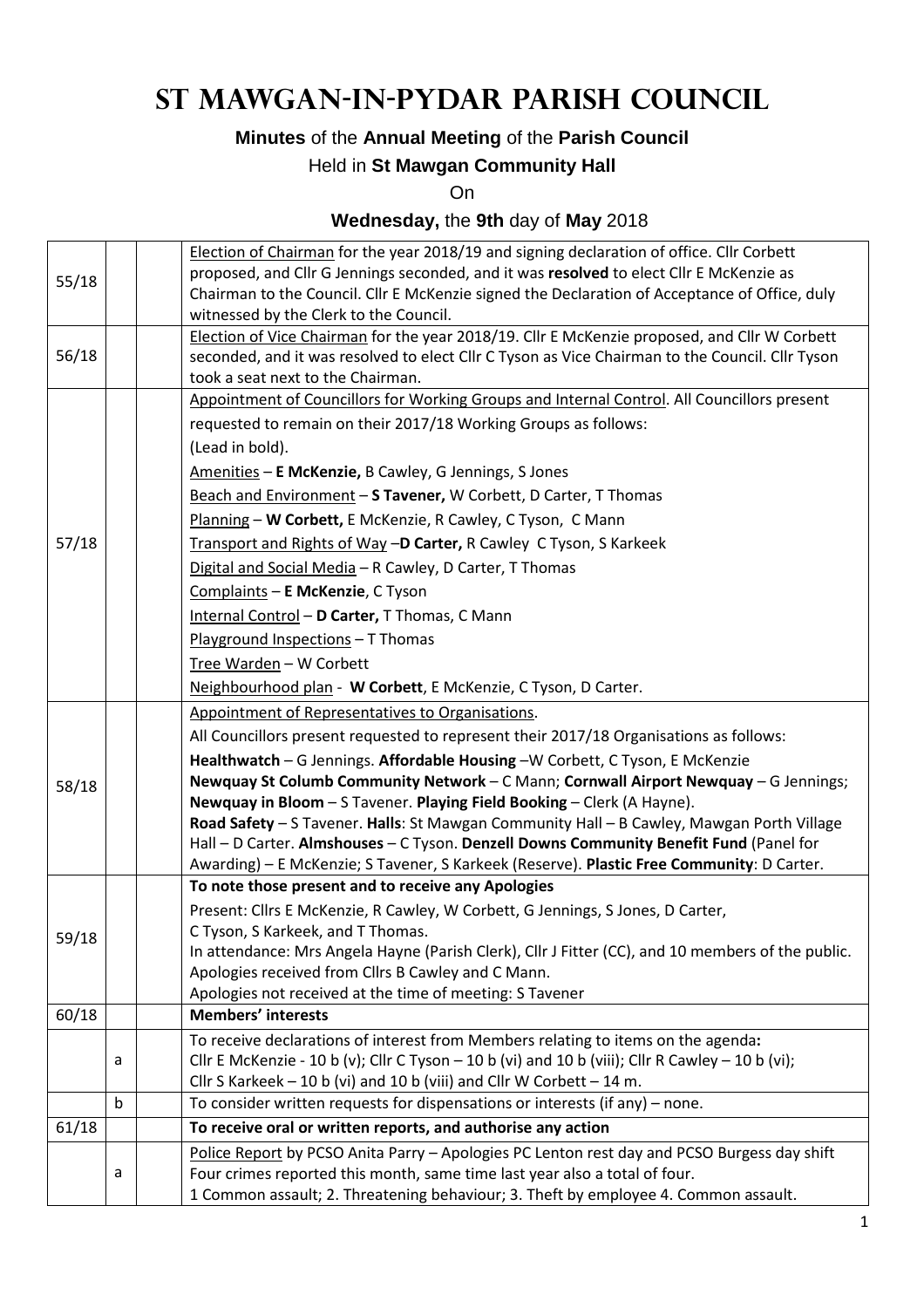|       |   |                                                                                                                                                                                                                              | We have been monitoring the speed down the hill at Mawgan Porth, after a request by<br>Councillor Fitter, and found the traffic was flowing freely and not in any excessive speed.<br>This is probably because of a large Police van parked up. We will continue to monitor as the<br>summer season starts.<br>PC Lenton has spoken to Highways regarding the double yellow lines near the Airport and they<br>will be doing a site visit and some reparation work to sort out the issue of vehicles parking up<br>the bank behind the yellow lines. |  |  |  |
|-------|---|------------------------------------------------------------------------------------------------------------------------------------------------------------------------------------------------------------------------------|------------------------------------------------------------------------------------------------------------------------------------------------------------------------------------------------------------------------------------------------------------------------------------------------------------------------------------------------------------------------------------------------------------------------------------------------------------------------------------------------------------------------------------------------------|--|--|--|
|       |   |                                                                                                                                                                                                                              | CC John Fitter -<br>The enforcement complaint regarding the damage to the hedge of a neighbouring property<br>during the process of development of the former Riviera site has now been resolved and the<br>complaint has been closed.                                                                                                                                                                                                                                                                                                               |  |  |  |
|       |   |                                                                                                                                                                                                                              | I understand that there is no condition in place that requires the developers to construct a<br>footpath from the development down the hillside to the car park of the Merrymoor.                                                                                                                                                                                                                                                                                                                                                                    |  |  |  |
| b     |   |                                                                                                                                                                                                                              | The countryside team are looking at getting the link joined up on the Bridleway/Byway that goes<br>from Gluvian to join up with the road at Tolcarne Merock.                                                                                                                                                                                                                                                                                                                                                                                         |  |  |  |
|       |   |                                                                                                                                                                                                                              | Cormac are at present refusing to repaint the yellow lines that are on the hill out of Mawgan<br>Porth and the yellow lines that go into Tredragon Road as required. This matter is ongoing.                                                                                                                                                                                                                                                                                                                                                         |  |  |  |
|       |   | I am meeting highways tomorrow at Trevarrian to discuss various pedestrian safety options.                                                                                                                                   |                                                                                                                                                                                                                                                                                                                                                                                                                                                                                                                                                      |  |  |  |
|       |   |                                                                                                                                                                                                                              | Work is taking place to create another access point for the East Car Park at the airport. The<br>leaking roof on the control tower is being attended to by the Landlord, Cornwall Council.                                                                                                                                                                                                                                                                                                                                                           |  |  |  |
|       | c | The Clerk – (circulated prior to the meeting). Within the report the Clerk had highlighted that a 4<br>metre section of the damaged bridge at St Mawgan was to be put on a schedule of works for<br>possibly later this year |                                                                                                                                                                                                                                                                                                                                                                                                                                                                                                                                                      |  |  |  |
|       |   |                                                                                                                                                                                                                              | A CC Highways team had cleared a drain blockage at Ox Lane at T Junction with Lanherne.                                                                                                                                                                                                                                                                                                                                                                                                                                                              |  |  |  |
| 62/18 |   |                                                                                                                                                                                                                              | Public Participation - This item will last no longer than 10 minutes (unless agreed by the Chair)<br>and refers to items on the Agenda.                                                                                                                                                                                                                                                                                                                                                                                                              |  |  |  |
|       |   | 1.                                                                                                                                                                                                                           | 10 b (iii) - Mr Dan Meek (agent), spoke to support his clients' application PA18/03086.                                                                                                                                                                                                                                                                                                                                                                                                                                                              |  |  |  |
|       |   | 2.                                                                                                                                                                                                                           | 10 b (iv) - Ms Ann Rawling (tenant of Hawkey's Shop), spoke to support the retrospective<br>application PA18/03623                                                                                                                                                                                                                                                                                                                                                                                                                                   |  |  |  |
|       |   | 3.                                                                                                                                                                                                                           | 10 b (vi) - Mr Gordon Millet (parishioner), spoke to object to PA18/03292                                                                                                                                                                                                                                                                                                                                                                                                                                                                            |  |  |  |
|       |   | 4.                                                                                                                                                                                                                           | 10 c (i) - Mr Douglass (parishioner), spoke to object to PA18/03050                                                                                                                                                                                                                                                                                                                                                                                                                                                                                  |  |  |  |
|       |   |                                                                                                                                                                                                                              | Minutes of the Parish Council Meeting - to Resolve that the Minutes of the last meeting held on                                                                                                                                                                                                                                                                                                                                                                                                                                                      |  |  |  |
| 63/18 |   |                                                                                                                                                                                                                              | 11 <sup>th</sup> April 2018 are an accurate record.                                                                                                                                                                                                                                                                                                                                                                                                                                                                                                  |  |  |  |
|       |   |                                                                                                                                                                                                                              | Proposed by Cllr W Corbett and seconded by Cllr S Jones and resolved to accept and were duly                                                                                                                                                                                                                                                                                                                                                                                                                                                         |  |  |  |
| 64/18 | a |                                                                                                                                                                                                                              | signed by the Chairman.<br>PLANNING - Pre-App Consultation with Parish Council - none                                                                                                                                                                                                                                                                                                                                                                                                                                                                |  |  |  |
|       |   |                                                                                                                                                                                                                              |                                                                                                                                                                                                                                                                                                                                                                                                                                                                                                                                                      |  |  |  |
|       | b |                                                                                                                                                                                                                              | Planning - new applications - to discuss and decide on response to Cornwall Council                                                                                                                                                                                                                                                                                                                                                                                                                                                                  |  |  |  |
|       |   | İ                                                                                                                                                                                                                            | PA18/02824 Applicant Mr Scott Eggleton. Proposal: Erection of first floor balcony and stairs to<br>rear of the property. Location: 4 Sandy Court Mawgan Porth Hill Mawgan Porth<br>Prior to the meeting the Clerk was notified that this application was to be withdrawn and new                                                                                                                                                                                                                                                                     |  |  |  |
|       |   |                                                                                                                                                                                                                              | plans submitted in the future. The members did not discuss this application.                                                                                                                                                                                                                                                                                                                                                                                                                                                                         |  |  |  |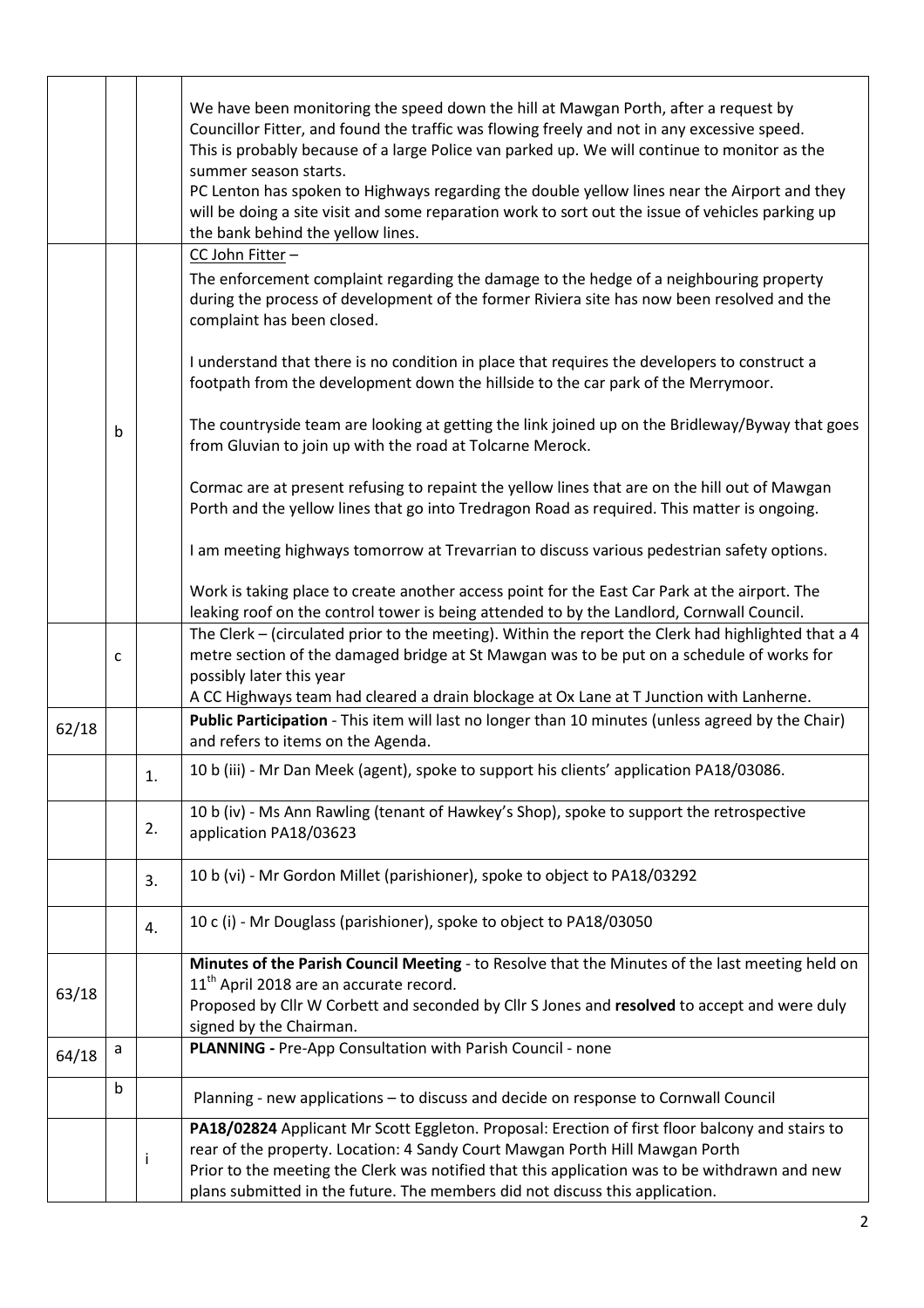|  |              | PA18/01038/PREAPP - Applicant: Gareth Thyer. Pre-application advice for erection of timber        |  |  |
|--|--------------|---------------------------------------------------------------------------------------------------|--|--|
|  |              | store plus associated landscaping. Location: Bolingey Farm St Mawgan TR8 4HD.                     |  |  |
|  | ii           | Cllr W Corbett proposed, and Cllr S Jones seconded, and it was resolved that concerns were        |  |  |
|  |              | expressed to the CC Planning Officer that there should be a proper, functional justification for  |  |  |
|  |              | the building and its size, if there was to be submission of a formal planning application.        |  |  |
|  |              | PA18/03086. Applicant Mr & Mrs N Curry. Proposal: Demolition of garages and construction of       |  |  |
|  |              | new dwelling adjacent to 'Headlands' at Trenanace. Location: Land Adjacent to Headlands           |  |  |
|  |              | Trenance Mawgan Porth. It was proposed by Cllr W Corbett and seconded by Cllr S Karkeek and       |  |  |
|  |              | resolved to object as it appears to be contrary to Policy 3 of the CLP in that it involves the    |  |  |
|  |              | development of land which has long been deemed to contribute significantly to the character of    |  |  |
|  | iii          |                                                                                                   |  |  |
|  |              | the area. The proposal would also be contrary to those parts of Policy 2 and Policy 12 of the CLP |  |  |
|  |              | which require new development to 'respect and enhance the special character of Cornwall'; The     |  |  |
|  |              | proposal would also be in conflict with para. 109 of the Framework, which seeks 'to protect       |  |  |
|  |              | valued landscapes'; with para. 61 which states that development is not just about good design,    |  |  |
|  |              | but about the integration of development into its surroundings; and with para. 111 which only     |  |  |
|  |              | encourages the use of brownfield land only if it is not of high environmental value.              |  |  |
|  |              | PA18/03623. Applicant Ms Ann Rawlings. Proposal: Retrospective - Change of use of A1 Shop to      |  |  |
|  |              | Cafe including minor alterations. Location: Hawkeys Shop St Mawgan.                               |  |  |
|  | iv           | It was proposed by Cllr T Thomas and seconded by Cllr S Jones and resolved to object to the       |  |  |
|  |              | proposed change of use to that of a Café that could dilute the profitability and viability of     |  |  |
|  |              | important local businesses nearby. Cllr W Corbett abstained.                                      |  |  |
|  |              | <b>Cllr E McKenzie left the room</b>                                                              |  |  |
|  |              | PA18/03292. Applicant Mr G Lay. Proposal: Retention of temporary equine dwelling house at         |  |  |
|  |              | Gluvian Farmyard. Location: The Caravan Gluvian Farm Mawgan Porth.                                |  |  |
|  | $\mathsf{V}$ | It was proposed by Cllr W Corbett and seconded by Cllr G Jennings and resolved that the PC did    |  |  |
|  |              | not object to a further temporary permission so that the viability of the business could be       |  |  |
|  |              | established.                                                                                      |  |  |
|  |              | Cllr E McKenzie returned to the room                                                              |  |  |
|  |              | Cllrs C Tyson, R Cawley and S Karkeek left the room                                               |  |  |
|  |              | Standing Order 3e was suspended and the Chairman directed that CC J Fitter highlight the          |  |  |
|  |              | history of Application PA15/05171 in relation to PA18/03293 for the benefit of Members and        |  |  |
|  |              | those in attendance in accordance with Standing Order 3 (h).                                      |  |  |
|  |              | PA18/03293. Applicant: Mr I Mackintosh. Proposal: Proposed redesign of approved planning          |  |  |
|  |              | application PA15/05171 for erection of a two-bedroom bungalow with garage and associated          |  |  |
|  | vi           | works. Location: Land South of Ivy Cottage Ball Lane St Mawgan TR8 4EQ                            |  |  |
|  |              | It was proposed by Cllr S Jones and seconded by Cllr D Carter and resolved to object.             |  |  |
|  |              |                                                                                                   |  |  |
|  |              | Standing Order 3e was reinstated.                                                                 |  |  |
|  |              | Cllrs C Tyson, R Cawley and S Karkeek returned to the room                                        |  |  |
|  |              | PA18/03884. Applicant: Mr and Mrs P Shaw. Proposal: Conversion of existing garage,                |  |  |
|  |              | extensions and alterations including enlarged rear veranda/terrace, installation of two stainless |  |  |
|  | vii          | steel flues and additional parking. Location: 5 Tredragon Close Mawgan Porth Newquay TR8          |  |  |
|  |              | 4DP. It was proposed by Cllr W Corbett and seconded by Cllr S Karkeek and resolved no             |  |  |
|  |              | objection.                                                                                        |  |  |
|  |              | <b>Cllrs C Tyson and S Karkeek left the room</b>                                                  |  |  |
|  |              | PA18/01672. Applicant: Mrs Caroline Makepeace. Proposal: Construction of a dwelling.              |  |  |
|  |              | Location: Land West of Summer House Winsor Lane St Mawgan TR8 4EU                                 |  |  |
|  |              | At CC Planning Officer request: to review the PC objection to the above application considering   |  |  |
|  | viii         | the Historic Environment Officer statement, and the willingness of the applicant to restrict the  |  |  |
|  |              | unit to ancillary. It was proposed by Cllr W Corbett and seconded by Cllr S Jones and resolved to |  |  |
|  |              | maintain the PC objection. Cllr T Thomas abstained.                                               |  |  |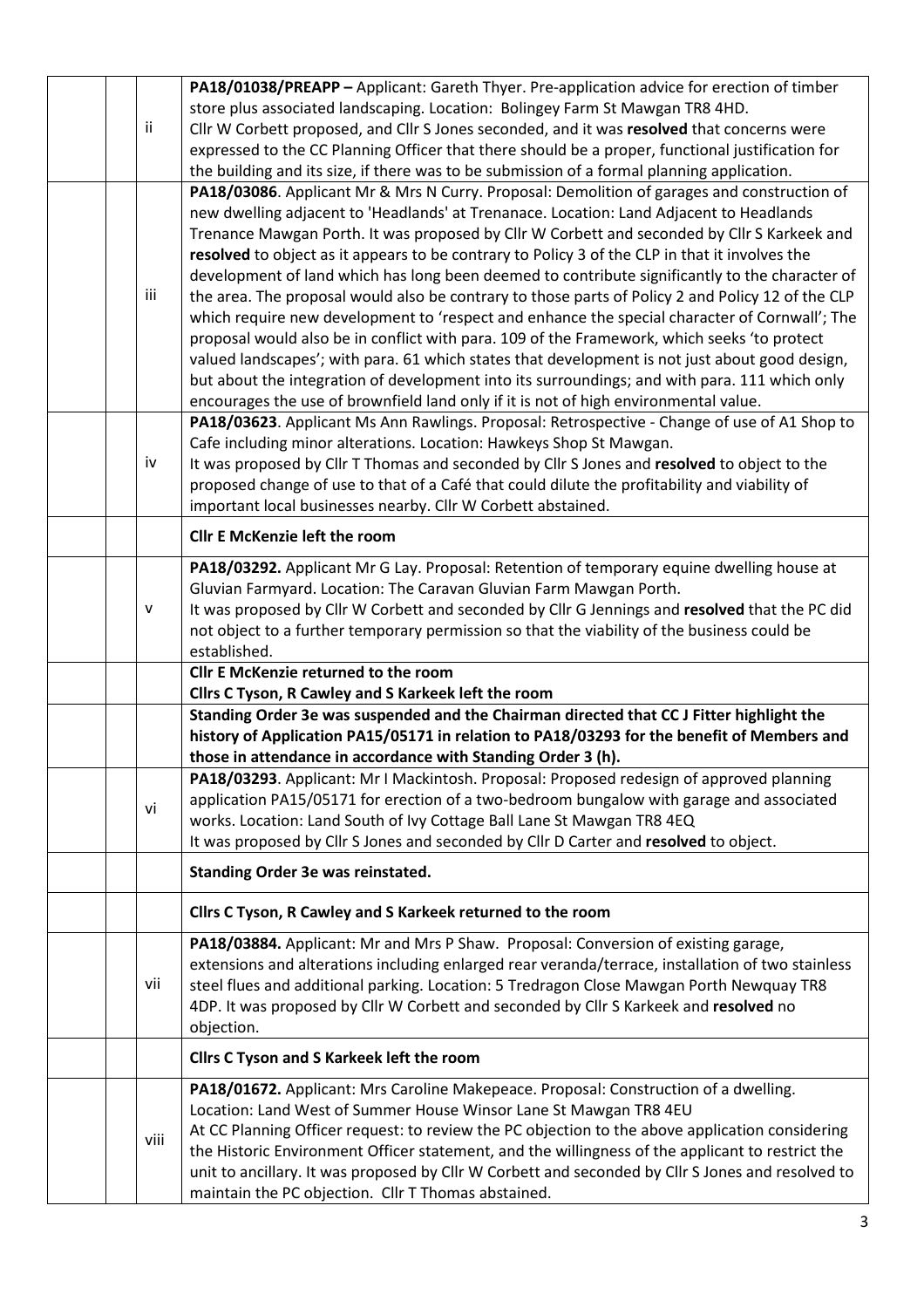|       |                                                                                          |                                                                                                                                                                                                                                                        | Cllrs C Tyson and S Karkeek returned to the room                                                                                                                                                                                                                                                                                                                                                                                                                                                                                                                     |  |  |  |
|-------|------------------------------------------------------------------------------------------|--------------------------------------------------------------------------------------------------------------------------------------------------------------------------------------------------------------------------------------------------------|----------------------------------------------------------------------------------------------------------------------------------------------------------------------------------------------------------------------------------------------------------------------------------------------------------------------------------------------------------------------------------------------------------------------------------------------------------------------------------------------------------------------------------------------------------------------|--|--|--|
|       | $\mathsf{C}$                                                                             |                                                                                                                                                                                                                                                        | To consider planning applications received before meeting                                                                                                                                                                                                                                                                                                                                                                                                                                                                                                            |  |  |  |
|       |                                                                                          | Ť                                                                                                                                                                                                                                                      | PA18/03050. Applicant: Mr Michael Bennett. Proposal: Demolition of an existing single storey<br>dwelling and outbuildings and replacement with of 2no new dwellings: 1no. 5-bed house with<br>garage and 1no. 3-bed cottage. Use to remain as C3 Residential. Location: Waylea Trenance<br>Mawgan Porth TR8 4DA.<br>Proposed by Cllr W Corbett and seconded by Cllr S Jones and resolved to place a holding<br>objection and to consult with and seek clarification of proposal in relation to Cornwall Local Plan<br>Policies 2010-2030 with Planning Case Officer. |  |  |  |
|       |                                                                                          | ii                                                                                                                                                                                                                                                     | PA18/03566. Mr Michael Fox. Proposal: Extension and reconfiguration of existing dwelling.<br>Location: Sea Ways Gwel An Mor Trenance Mawgan Porth. Proposed by Cllr W Corbett and<br>seconded by Cllr G Jennings and resolved to express concerns to CC Planning Officer for the<br>neighbouring property to loss of light due to the addition of a proposed second storey on the<br>existing garage.                                                                                                                                                                |  |  |  |
|       | d                                                                                        |                                                                                                                                                                                                                                                        | To note Advices and Decisions by Cornwall Council:                                                                                                                                                                                                                                                                                                                                                                                                                                                                                                                   |  |  |  |
|       |                                                                                          | İ                                                                                                                                                                                                                                                      | PA18/01707 APPROVED Applicant: Mr and Mrs I Jeffrey. Proposal: Proposed rear sunroom<br>extension and replacement windows and doors. Location: Merrick Lanvean St Mawgan TR8 4EY                                                                                                                                                                                                                                                                                                                                                                                     |  |  |  |
|       |                                                                                          | PA17/06953 APPROVED Applicant: Mr C Broom. Proposal: The construction of a single dwelling<br>ii<br>for the primary agricultural farm worker. Location: Land at Trevarrian Barton Trevarrian<br>Newquay                                                |                                                                                                                                                                                                                                                                                                                                                                                                                                                                                                                                                                      |  |  |  |
|       |                                                                                          | iii                                                                                                                                                                                                                                                    | PA18/02624 APPROVED Applicant: Mr and Mrs Kerry Williams. Proposal: Extend roof and first<br>floor to the west over existing sun room. New porch/boot room. Demolish existing porch<br>Location: 1 Tolcarne Villas Higher Tolcarne St Columb TR9 6DD.                                                                                                                                                                                                                                                                                                                |  |  |  |
|       | e                                                                                        |                                                                                                                                                                                                                                                        | To discuss planning enforcement issues $-$ to refer any new issues and updates $-$ if any. There<br>were no new updates, but 1 new issue reported by Cllr W Corbett:                                                                                                                                                                                                                                                                                                                                                                                                 |  |  |  |
|       |                                                                                          | İ                                                                                                                                                                                                                                                      | Land near Westward - evidence of further engineering works. Action: Clerk to notify Enforcement.                                                                                                                                                                                                                                                                                                                                                                                                                                                                     |  |  |  |
| 65/18 |                                                                                          |                                                                                                                                                                                                                                                        | WORKING GROUPS - to receive reports (if any), and agree any necessary action and<br>expenditure:                                                                                                                                                                                                                                                                                                                                                                                                                                                                     |  |  |  |
|       | a                                                                                        | Amenities: Awaiting Sovereign equipment supplier RoSPA check to the Rota-Swing. The<br>equipment remains out of action until further notice.<br>RoSPA Play Safety Report concluded (circulated prior to the meeting). PC to action<br>recommendations. |                                                                                                                                                                                                                                                                                                                                                                                                                                                                                                                                                                      |  |  |  |
|       | Transport and Rights of Way<br>b                                                         |                                                                                                                                                                                                                                                        |                                                                                                                                                                                                                                                                                                                                                                                                                                                                                                                                                                      |  |  |  |
|       | Mawgan Porth/Trenance public footpath signage. It was proposed by Cllr T Thomas and<br>İ |                                                                                                                                                                                                                                                        | seconded by Cllr D Carter and resolved to commission locally, 14 laser cut panels featuring<br>poems by pupils of Mawgan-in-Pydar School (at a cost of £15 - £25 per panel). To be affixed to<br>Public Footpath posts supplied by CC Countryside Access.                                                                                                                                                                                                                                                                                                            |  |  |  |
|       | с                                                                                        |                                                                                                                                                                                                                                                        | Beach and Environment - Cllr W Corbett reported that a repair had been affected to the<br>Disabled Access Area and the access onto the beach with the help from Mr Mike Farmer and Mr<br>Pete Abell. Cllr Thomas also mentioned that live electricity cables were visible near to the RNLI<br>hut. Action - Clerk to contact and report issue to Western Power for their attention.                                                                                                                                                                                  |  |  |  |
|       | d                                                                                        |                                                                                                                                                                                                                                                        | Neighbourhood Plan - Cllr W Corbett reported that no further progress had been achieved. The<br>next step being to produce mapping of the area. Action - Clerk to identify area on CC Online<br>Mapping Tool.                                                                                                                                                                                                                                                                                                                                                        |  |  |  |
|       | e                                                                                        |                                                                                                                                                                                                                                                        | Digital Media for Parish Council - PC actively engaged in providing information for the benefit of<br>parishioners on the PC Facebook page.                                                                                                                                                                                                                                                                                                                                                                                                                          |  |  |  |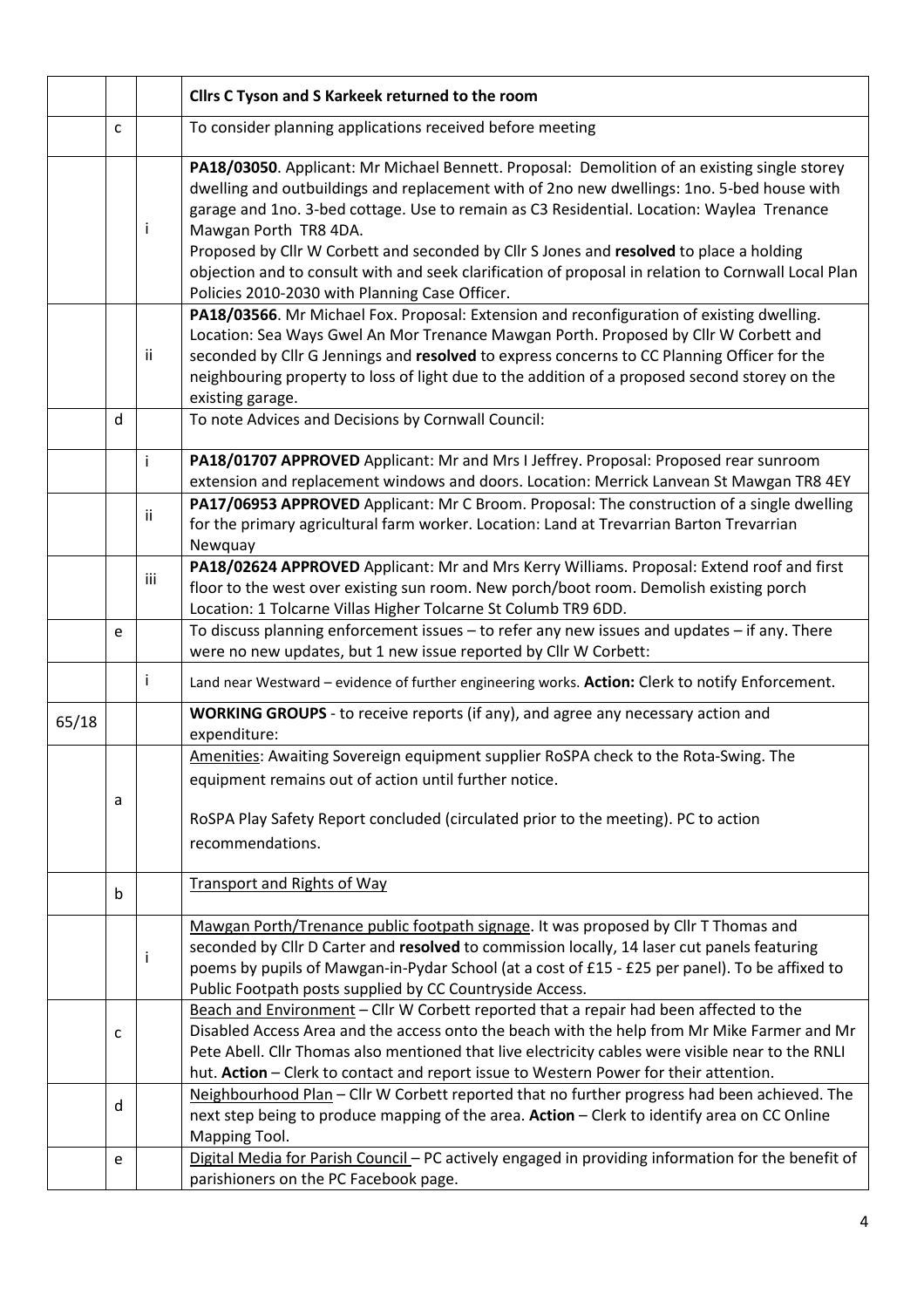| 66/18                                   |                                 | <b>REPORTS FROM MEETINGS:</b>                                                                       |                                                                                                                                                                                                                                                                                                                            |  |  |  |
|-----------------------------------------|---------------------------------|-----------------------------------------------------------------------------------------------------|----------------------------------------------------------------------------------------------------------------------------------------------------------------------------------------------------------------------------------------------------------------------------------------------------------------------------|--|--|--|
|                                         |                                 | i                                                                                                   | Affordable Housing - Cllr Corbett reported that a meeting is scheduled with Cornwall                                                                                                                                                                                                                                       |  |  |  |
|                                         |                                 |                                                                                                     | Community Land Trust on Thursday 17 <sup>th</sup> May at 2.30pm. Venue to be arranged.                                                                                                                                                                                                                                     |  |  |  |
| 67/18                                   |                                 | To note and discuss (if appropriate) the correspondence received since the last meeting             |                                                                                                                                                                                                                                                                                                                            |  |  |  |
|                                         |                                 |                                                                                                     | (circulated) and any associated actions and expenditure:                                                                                                                                                                                                                                                                   |  |  |  |
|                                         |                                 | Playing Field Booking - 22 <sup>nd</sup> June, St Mawgan-in-Pydar School Fair - 5.30pm. Noted.<br>i |                                                                                                                                                                                                                                                                                                                            |  |  |  |
| Ϊİ                                      |                                 |                                                                                                     | CALC April Newsletter - including GDPR. Noted.                                                                                                                                                                                                                                                                             |  |  |  |
| iii<br>approval.                        |                                 |                                                                                                     | Surfers Against Sewage Fundraising and Awareness Days - Mawgan Porth Beach. PC advised<br>organisers to contact Mr Pete Abell (licensee of the main part of the beach) for owner's                                                                                                                                         |  |  |  |
| iv<br><b>NALC Model Standing Orders</b> |                                 |                                                                                                     |                                                                                                                                                                                                                                                                                                                            |  |  |  |
|                                         |                                 | v                                                                                                   | St Mawgan-in-Pydar Toilets - to agree to renew Service Contract 2658 (11 months) - $1^{st}$ May -<br>March 2019 at £325 each unit (2) + VAT. The Chair proposed and seconded by Cllr S Jones and it<br>was resolved to renew. Action: Clerk to contact Wallgate to seek a guide to price of<br>replacement units for 2019. |  |  |  |
|                                         |                                 |                                                                                                     | It was proposed by the Chair, seconded by Cllr W Corbett and resolved to extend the meeting<br>in order to conclude the business on the Agenda in accordance with Standing Order Order 3<br>(u)                                                                                                                            |  |  |  |
| 68/18                                   | <b>FINANCE and LEGISLATION:</b> |                                                                                                     |                                                                                                                                                                                                                                                                                                                            |  |  |  |
|                                         | a                               |                                                                                                     | To note any income received - £18,500 Precept, £348.68 CTS Grant, Kernow Solar Park £2,590.<br>Noted.                                                                                                                                                                                                                      |  |  |  |
|                                         | b                               |                                                                                                     | Internal Control - conducted 15 <sup>th</sup> April included a review of the budget against actual<br>expenditure in accordance with Financial Regulation 2.2. Cllr T Thomas and Chair signed the<br>Budget Monitoring document and the Bank Reconciliation document as at 31 March 2018.                                  |  |  |  |
| C                                       |                                 |                                                                                                     | Internal Audit Report 2017-2018 (circulated prior to meeting) - To agree to authorise the Clerk<br>to complete the Internal Audit Report Response Record in accordance with Clerk's response - as<br>circulated. Proposed by Cllr W Corbett and seconded by Cllr C Tyson and it was resolved to<br>authorise.              |  |  |  |
| d                                       |                                 |                                                                                                     | Smaller Authority approval of the accounting statements - Annual Accounts year end 2017-2018<br>- to approve accounts as circulated and signed by the Chair. Proposed by Cllr W Corbett and<br>seconded by Cllr R Cawley and it was resolved to approve accounts as circulated and were<br>signed by the Chair.            |  |  |  |
|                                         | e                               |                                                                                                     | Internal Control - To accept the Statement of Internal Control to accompany the accounts as<br>circulated. Proposed by Cllr W Corbett and seconded by Cllr T Thomas and it was resolved to<br>accept the Statement of Internal Control to accompany the accounts.                                                          |  |  |  |
|                                         | f                               |                                                                                                     | Annual Return for the year ending 31 <sup>st</sup> March 2018                                                                                                                                                                                                                                                              |  |  |  |
|                                         |                                 | İ                                                                                                   | Annual Governance Statement 2017-18 - to approve section 1, as circulated prior to the<br>meeting. Proposed by Cllr W Corbett and seconded by Cllr S Karkeek and it was resolved to<br>approve section 1.                                                                                                                  |  |  |  |
|                                         |                                 | ii                                                                                                  | Accounting Statement 2017-18 - to approve section 2, as circulated prior to the meeting.<br>Proposed by Cllr W Corbett and seconded by Cllr T Thomas and it was resolved to approve<br>section 2.                                                                                                                          |  |  |  |
|                                         | g                               |                                                                                                     | Ear-marked Reserves 31 <sup>st</sup> March 2018 - to approve as circulated. Proposed by Cllr W Corbett<br>and seconded by Cllr T Thomas and it was resolved to approve Ear-marked Reserves 31 <sup>st</sup> March<br>2018.                                                                                                 |  |  |  |
|                                         | h                               |                                                                                                     | Asset Register as at $31^{st}$ March 2018 – (as circulated prior to the meeting). Amended to show<br>replacement Dog Bin at entrance to Carnanton Woods                                                                                                                                                                    |  |  |  |
|                                         |                                 |                                                                                                     | To confirm physical check of Assets. Proposed by ClIr S Jones and seconded by ClIr R Cawley and                                                                                                                                                                                                                            |  |  |  |
|                                         |                                 | i                                                                                                   | it was resolved to confirm physical check of Assets.                                                                                                                                                                                                                                                                       |  |  |  |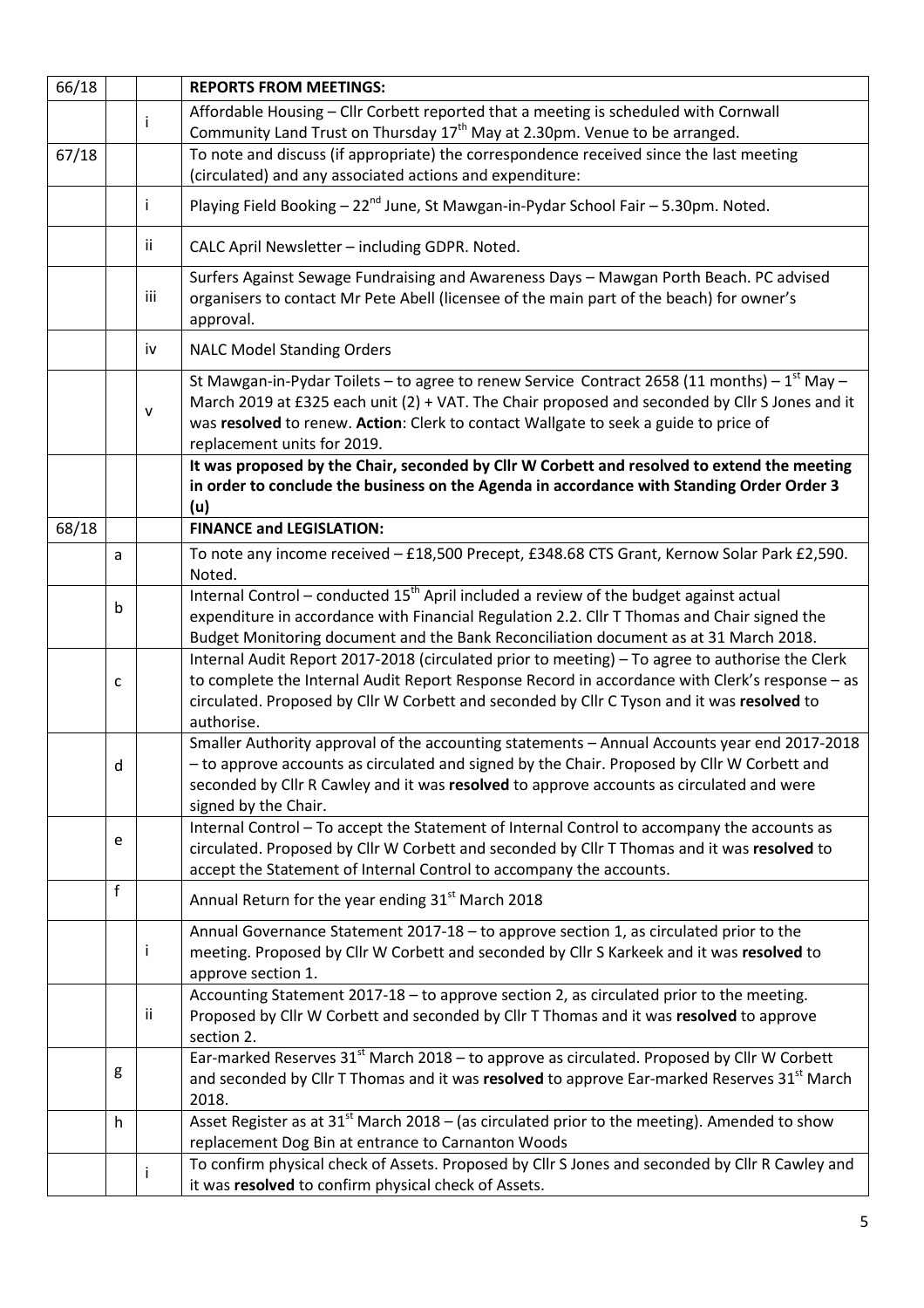|       | To approve Asset Register. Proposed by Cllr S Jones and seconded by Cllr R Cawley and it was<br>ii |  |                                                                                                             |
|-------|----------------------------------------------------------------------------------------------------|--|-------------------------------------------------------------------------------------------------------------|
|       |                                                                                                    |  | resolved to approve Asset Register.                                                                         |
| iii   |                                                                                                    |  | To approve the disposal of Optima Projector. Proposed by Cllr S Jones and seconded by Cllr C                |
|       |                                                                                                    |  | Tyson and it was resolved to approve the disposal of Optima Projector.                                      |
|       |                                                                                                    |  | Financial Risk Assessment Annual Review - to agree to adopt as circulated. Proposed by Cllr C               |
|       | T                                                                                                  |  | Tyson and seconded by Cllr W Corbett and it was resolved to adopt Financial Risk Assessment                 |
|       |                                                                                                    |  | Annual Review as circulated.                                                                                |
|       |                                                                                                    |  | General Data Protection Officer - to appoint. Consideration of SLCC and CALC notification noted             |
|       | j                                                                                                  |  | in 67/18 ii, of a Government amendment to the Data Protection Bill during Report Stage this                 |
|       |                                                                                                    |  | item was deferred. Action - Clerk to ensure PC is GDPR compliant before the 25 <sup>th</sup> May GDPR       |
|       |                                                                                                    |  | regulations come into force.                                                                                |
|       |                                                                                                    |  | Standing Orders Review - nominated members to undertake a review of the revised NALC                        |
|       | k                                                                                                  |  | model document and recommend to PC for adoption at a future meeting. Cllrs T Thomas and D                   |
|       |                                                                                                    |  | Carter volunteered to review document along with the Clerk and to seek PC adoption at a future              |
|       |                                                                                                    |  | meeting.                                                                                                    |
|       |                                                                                                    |  | Renewal of Annual Long -Term Agreement (LTA) Insurance with Zurich Insurance - to accept                    |
|       |                                                                                                    |  | Policy Schedule as circulated. Proposed by Cllr S Jones and seconded by Cllr C Tyson and it was             |
|       |                                                                                                    |  | resolved to accept the Zurich Insurance Policy Schedule as circulated                                       |
|       |                                                                                                    |  | Accounts – to approve invoices for payment and sign cheques at the end of the meeting                       |
|       | m                                                                                                  |  | (list circulated prior to the meeting). Proposed by Cllr C Tyson and seconded by Cllr G Jennings            |
|       |                                                                                                    |  | and it was resolved to approve invoices for payment.                                                        |
|       |                                                                                                    |  |                                                                                                             |
|       |                                                                                                    |  | The public and the press to be excluded from the meeting during the consideration of the                    |
|       |                                                                                                    |  | items 14 (e) and 14 (f), owing to the confidential nature of the business to be transacted                  |
|       |                                                                                                    |  | which is prejudicial to the public interest in accordance with public bodies (Admission to                  |
|       |                                                                                                    |  |                                                                                                             |
|       |                                                                                                    |  | Meetings) Act 1960.                                                                                         |
|       | n                                                                                                  |  | Playground Fence - to receive separate quotes to supply and fit 90m length, 1.2 high                        |
|       |                                                                                                    |  | replacement galvanised fence. This item was deferred to a future meeting.                                   |
|       | O                                                                                                  |  | Noticeboards - to receive further quotes to supply and fit replacement at Mawgan Porth. This                |
|       |                                                                                                    |  | item was deferred to a future meeting.                                                                      |
|       |                                                                                                    |  | The Clerk left the room                                                                                     |
|       |                                                                                                    |  | Clerk's Salary - to agree NALC 2018-19 Pay Scale increase from 1st April 2018. Proposed by Cllr E           |
|       |                                                                                                    |  | McKenzie and seconded by Cllr W Corbett and it was resolved to agree the NALC 2018-19 Pay                   |
|       | р                                                                                                  |  | Scale increase from 1 <sup>st</sup> April 2018 and travelling expenses from 40p per mile to 45p per mile as |
|       |                                                                                                    |  | raised by the Internal Auditor.                                                                             |
|       |                                                                                                    |  | The Clerk returned to the room                                                                              |
|       |                                                                                                    |  |                                                                                                             |
|       |                                                                                                    |  | Notice of items for the next Agenda:                                                                        |
| 69/18 |                                                                                                    |  | (note - no decisions can be taken on any item raised under this heading).                                   |
|       |                                                                                                    |  | Policy Reviews to include: Grievance/Disciplinary; Equal Opportunities, General Data Protection.            |